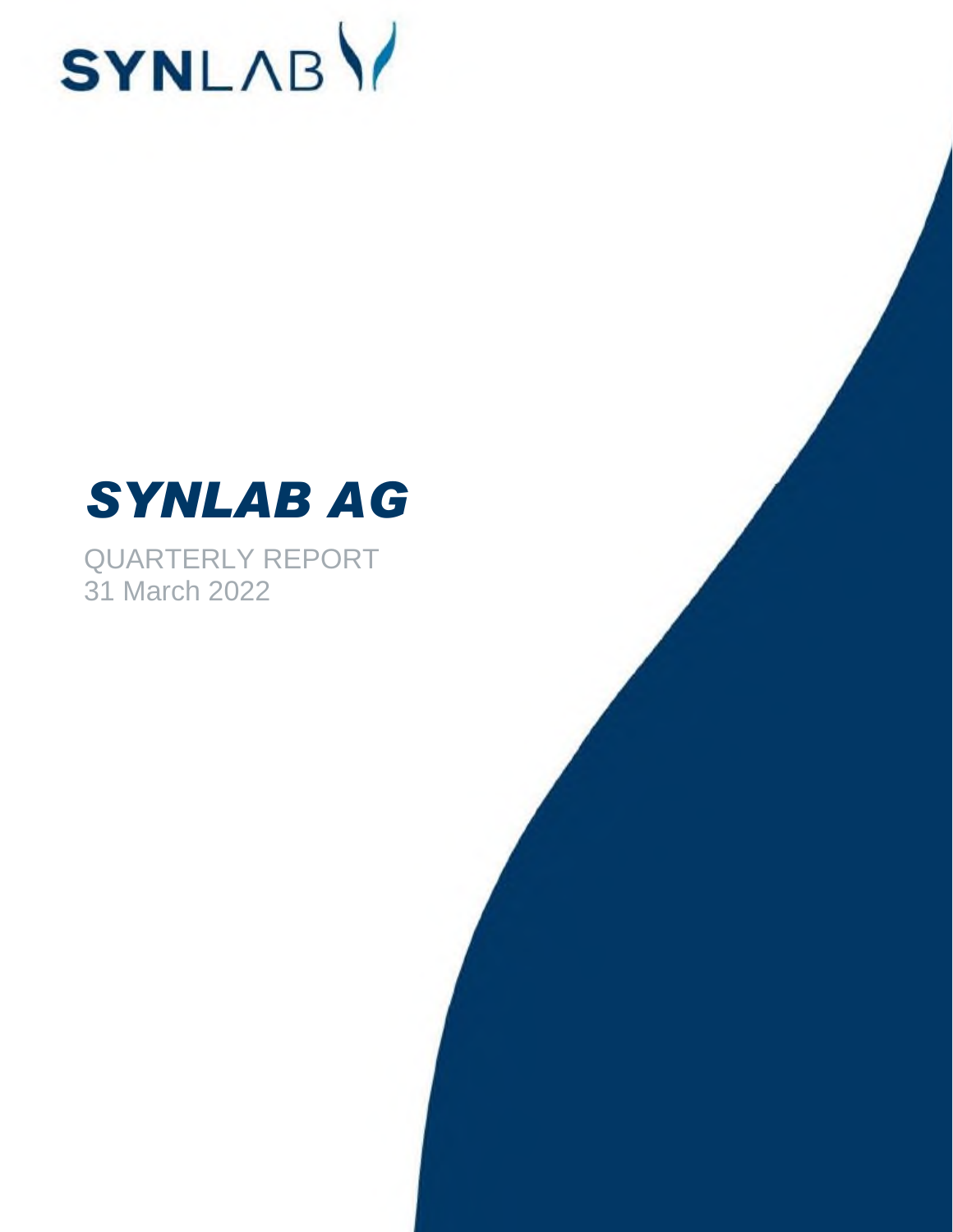

### **QUARTERLY REPORT 31 March 2022**

## Contents **Page** Business performance of SYNLAB Group 3 3 Condensed consolidated statement of income 8 Condensed consolidated statement of comprehensive income 10 Condensed consolidated statement of financial position 11 Condensed consolidated statement of changes in equity 14 Condensed consolidated statement of cash flows 15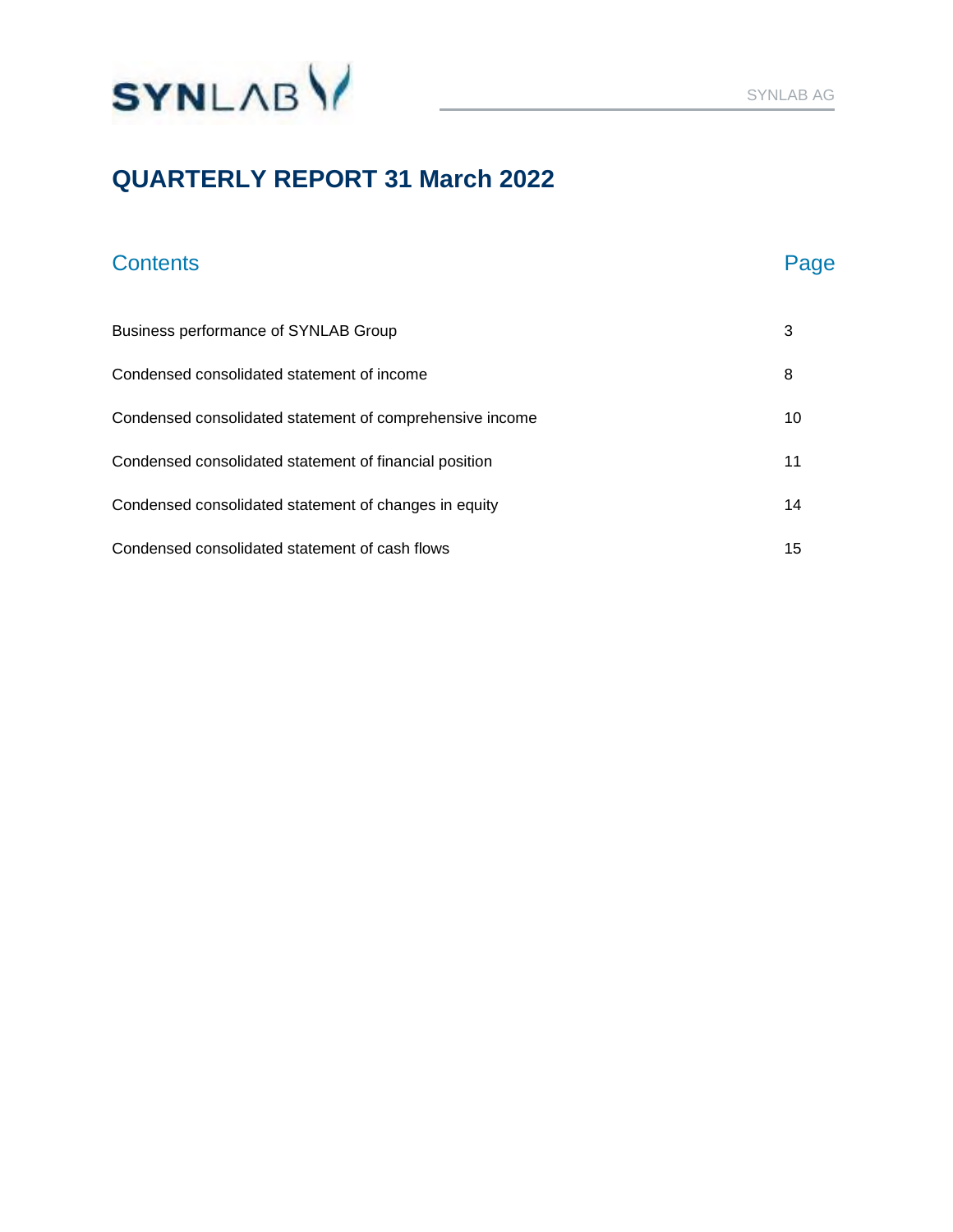

### **Key financials**

| <b>Simplified P&amp;L</b>              |         |           |               |
|----------------------------------------|---------|-----------|---------------|
| In EUR million                         | Q1 2022 | Q1 2021   | <b>Growth</b> |
| Revenue                                | 1,061.0 | 938.2     | $+13.1%$      |
| <b>Gross profit</b>                    | 805.5   | 695.2     | +15.9%        |
| <b>AEBITDA</b>                         | 356.9   | 324.1     | $+10.1%$      |
| As % of revenue                        | 33.6%   | 34.5%     | $(0.9)$ ppts  |
| <b>Adjusted operating profit (AOP)</b> | 300.1   | 280.3     | $+7.1%$       |
| As % of revenue                        | 28.3%   | 29.9%     | $(1.6)$ ppts  |
| <b>Operating profit</b>                | 286.0   | 258.1     | $+10.8%$      |
| <b>Financial result</b>                | $+4.6$  | $-28.8$   | $+33.4$       |
| Income tax expenses                    | $-72.8$ | $-57.5$   | $-15.3$       |
| <b>Adjusted net profit</b>             | 227.0   | 189.1     | $+37.9$       |
| Net profit (Group share)               | 215.9   | 188.1     | $+27.8$       |
| <b>Simplified Cash flow</b>            |         |           |               |
| In EUR million                         | Q1 2022 | Q1 2021   | <b>Growth</b> |
| Operating cash flow                    | 222     | 232       | (10)          |
| Unlevered Free Cash Flow               | 155     | 182       | (27)          |
| Net debt and leverage                  |         |           |               |
| In EUR million                         | Q1 2022 | Dec. 2021 | Improvement   |
| Net debt                               | 1,489   | 1,602     | (113)         |
| Adjusted net debt                      | 1,559   | 1,671     | (112)         |
| Leverage ratio                         | x1.23   | x1.35     | (0.12)        |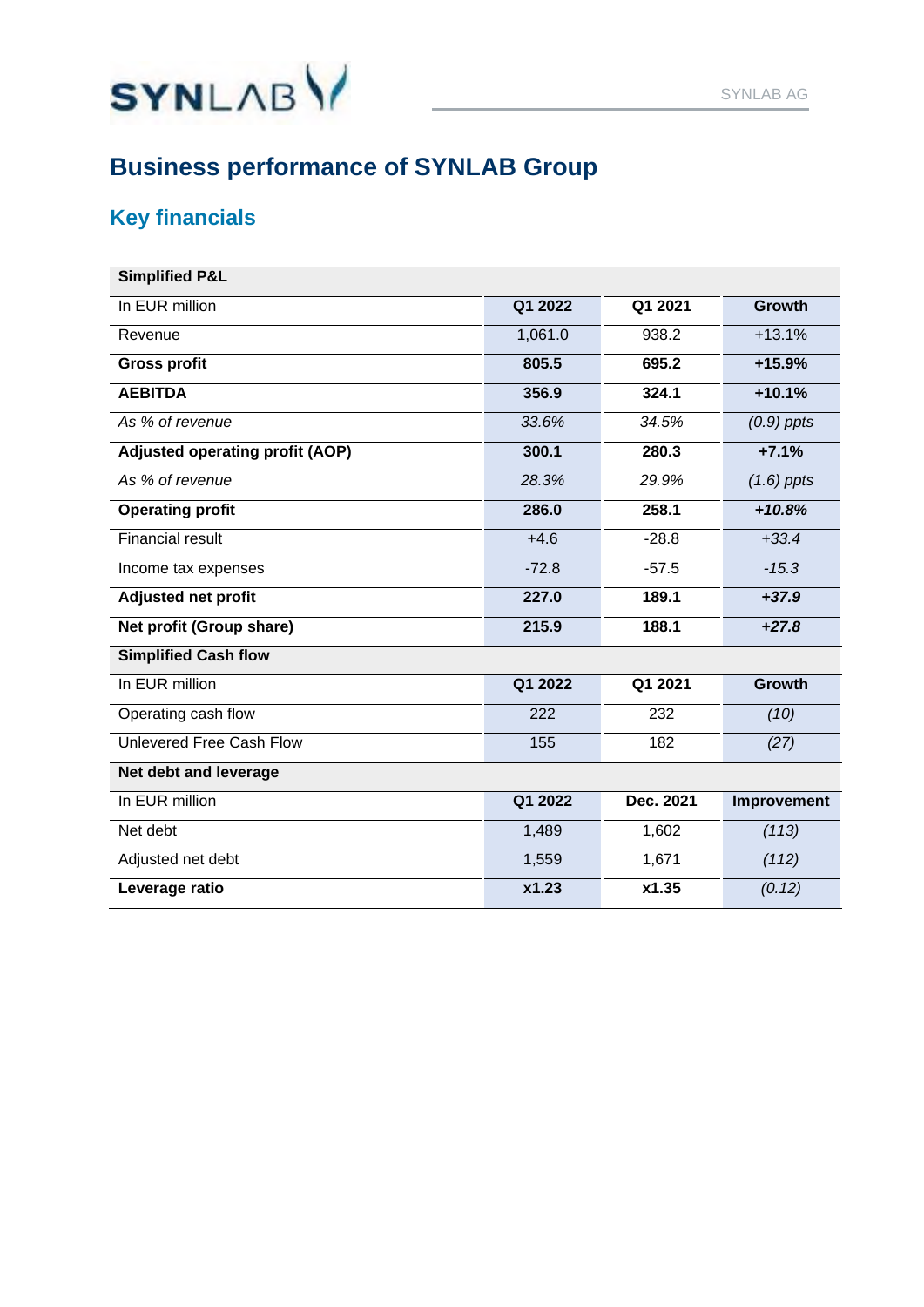

#### **Financial performance**

#### **Strong growth delivered: +13%**

Q1 2022 revenue was up 13.1% to €1.06 billion (Q1 2021: €0.94 billion).

The first weeks of 2022 were marked by the Omicron wave, with COVID-19 testing volumes reaching levels never seen before. The revenue contribution from COVID-19 testing was approximately €450 million (Q1 2021: €434 million). In Q1 2022, SYNLAB performed 10.2 million PCR and 1.5 million non-PCR tests. The average price per PCR test was around €41 in Q1 2022, compared with around €58 in Q1 2021.

SYNLAB recorded strong non-COVID-19 testing<sup>1</sup> organic revenue growth (+10.8%), including the contribution of the South-East London hospital outsourcing contract (the "SEL" contract) which started in Q2 2021.

Overall volume growth largely offset a price decrease of 1.1%. Excluding the contribution of the SEL contract, underlying organic growth was 2.1%. Following a soft start to the year correlated with the Omicron wave, levels in the Group's non-COVID-19 testing activities rebounded strongly in March with the receding of the wave, with underlying organic revenue growth exceeding 4%.

#### *Segment view*

| <b>Revenue</b> (EUR million) | Q1 2022 | Q1 2021 | Organic<br>Growth | <b>Underlying</b><br>organic Growth |
|------------------------------|---------|---------|-------------------|-------------------------------------|
| France                       | 211.5   | 228.6   | $-8.8\%$          | $-1.1\%$                            |
| Germany                      | 235.2   | 178.8   | 31.0%             | 3.9%                                |
| South                        | 299.6   | 264.2   | $-2.2\%$          | $-1.0\%$                            |
| North & East                 | 314.7   | 266.6   | 16.9%             | 51.3%                               |
| <b>SYNLAB Group</b>          | 1,061.0 | 938.2   | 7.6%              | 10.8%                               |

*Despite robust volume growth, the underlying organic growth of France was impacted by lower prices driven by the regulated price decrease*<sup>2</sup> *implemented in January 2022 and an unfavorable comparison base as the prior price decrease was only implemented in early April 2021. The South segment had a soft start of the year which can be attributed to the high comparison base in Italy and a phasing effect from a change in the reimbursement schedule in the Campania region. Germany saw robust volume expansion against a soft comparison base, with limited price pressure. North & East growth remained very strong driven by volume and the positive effect of price indexation.* 

#### **Volume leverage and continued strong cash generation**

Q1 2022 adjusted EBITDA (AEBITDA) increased by 10.1% to €356.9 million, the highest level achieved in a quarter. Despite a major decrease in PCR test price (€17 per unit price reduction), the AEBITDA margin stood at 33.6% demonstrating again the volume leverage of

<sup>&</sup>lt;sup>1</sup> Also called "Underlying organic growth": excludes COVID-19 testing revenue contribution

 $2A$ s per the 3-year agreement with the French health authorities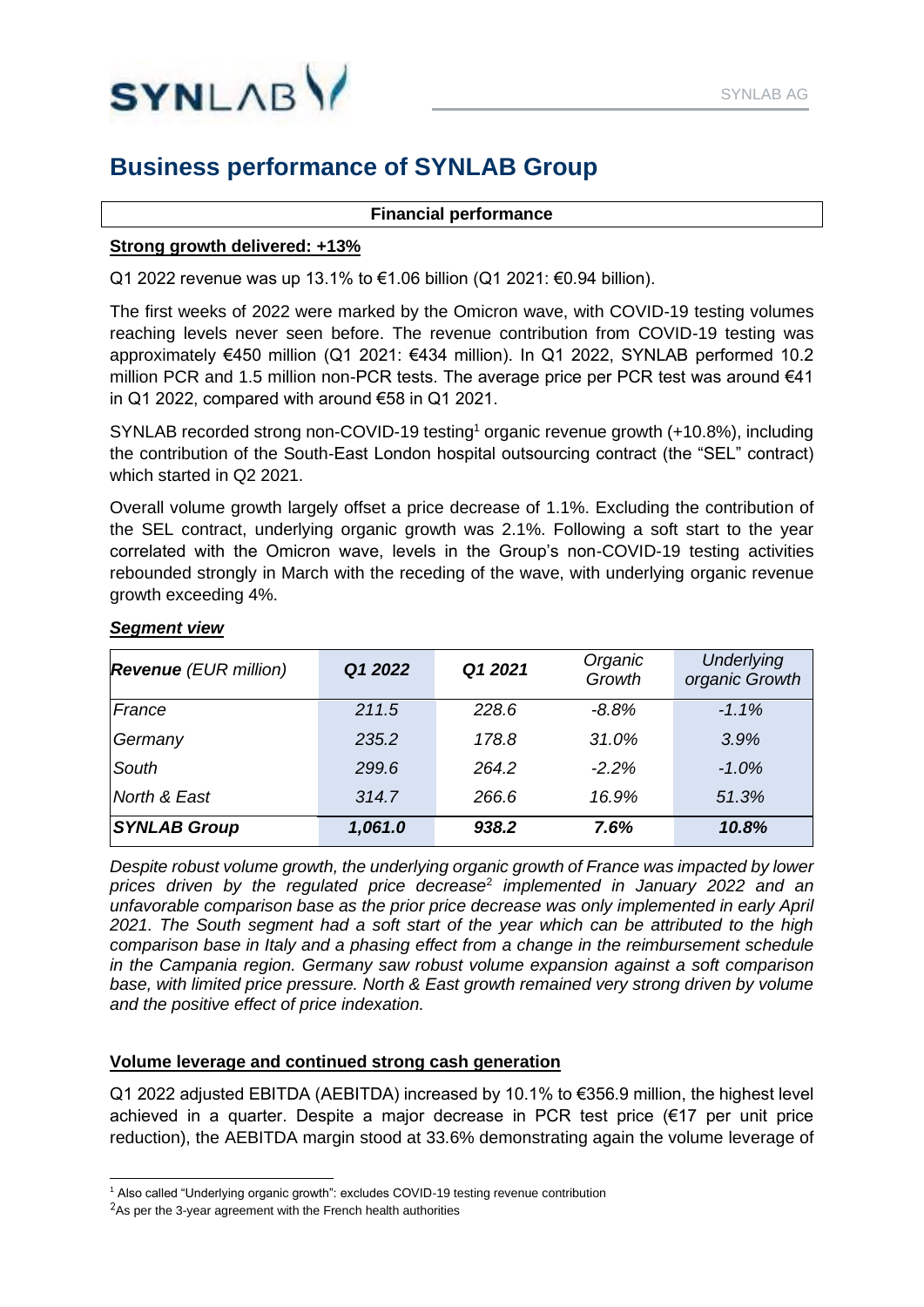

the business. Excluding the PCR price reduction impact, the AEBITDA margin would have been around 9 percentage points higher.

Q1 2022 adjusted operating profit (AOP) was €300.1 million (Q1 2021: €280.3 million) with an AOP margin of 28.3% (Q1 2021: 29.9%). Price driven year-on-year variations in the COVID-19 contributions were the main margin driver.

| <b>AOP</b> (EUR million) | Q1 2022 | Q1 2021 | <b>Margin</b><br>Q1 2022 | <b>Margin</b><br>Q1 2021 |
|--------------------------|---------|---------|--------------------------|--------------------------|
| France                   | 54.0    | 70.0    | 25.5%                    | 30.6%                    |
| Germany                  | 81.3    | 46.4    | 34.6%                    | 25.9%                    |
| South                    | 61.6    | 63.7    | 20.6%                    | 24.1%                    |
| North & East             | 103.2   | 100.2   | 32.8%                    | 37.6%                    |
| <b>SYNLAB Group</b>      | 300.1   | 280.3   | 28.3%                    | 29.9%                    |

#### *Segment view*

*Price driven year-on-year variation in the COVID-19 contribution was the main margin driver. The AOP margin expanded materially in Germany driven by the record high COVID-19 testing*  revenue. Margins were down in the other regions, mostly driven by the drop in PCR testing *prices. 2021. Acquisitions had no dilutive impact on margins and all regions recorded margin expansion compared with Q4 2021.*

Q1 2022 adjusted net profit (Group share) grew by 20%, driven by improved financial results and partly offset by a higher tax expense.

At €155 million, unlevered free cash flow was strong, but below last year due to the temporary impact of increased COVID-19 testing activity on DSOs and increased CAPEX. The cash conversion ratio (unlevered free cash flow / AEBITDA) was 44%.

#### **Return on capital employed at 19%, leverage ratio further decreased**

The return on capital employed was 19%, driven by the strong profit expansion.

At the end of March 2022, adjusted net debt was €1.56 billion compared with €1.67 billion at the end of December 2021. The leverage ratio $3$  continues to remain at a low level and declined to 1.23x compared with 1.35x at the end of 2021.

<sup>3</sup> Net debt to LTM pro-forma adjusted EBITDA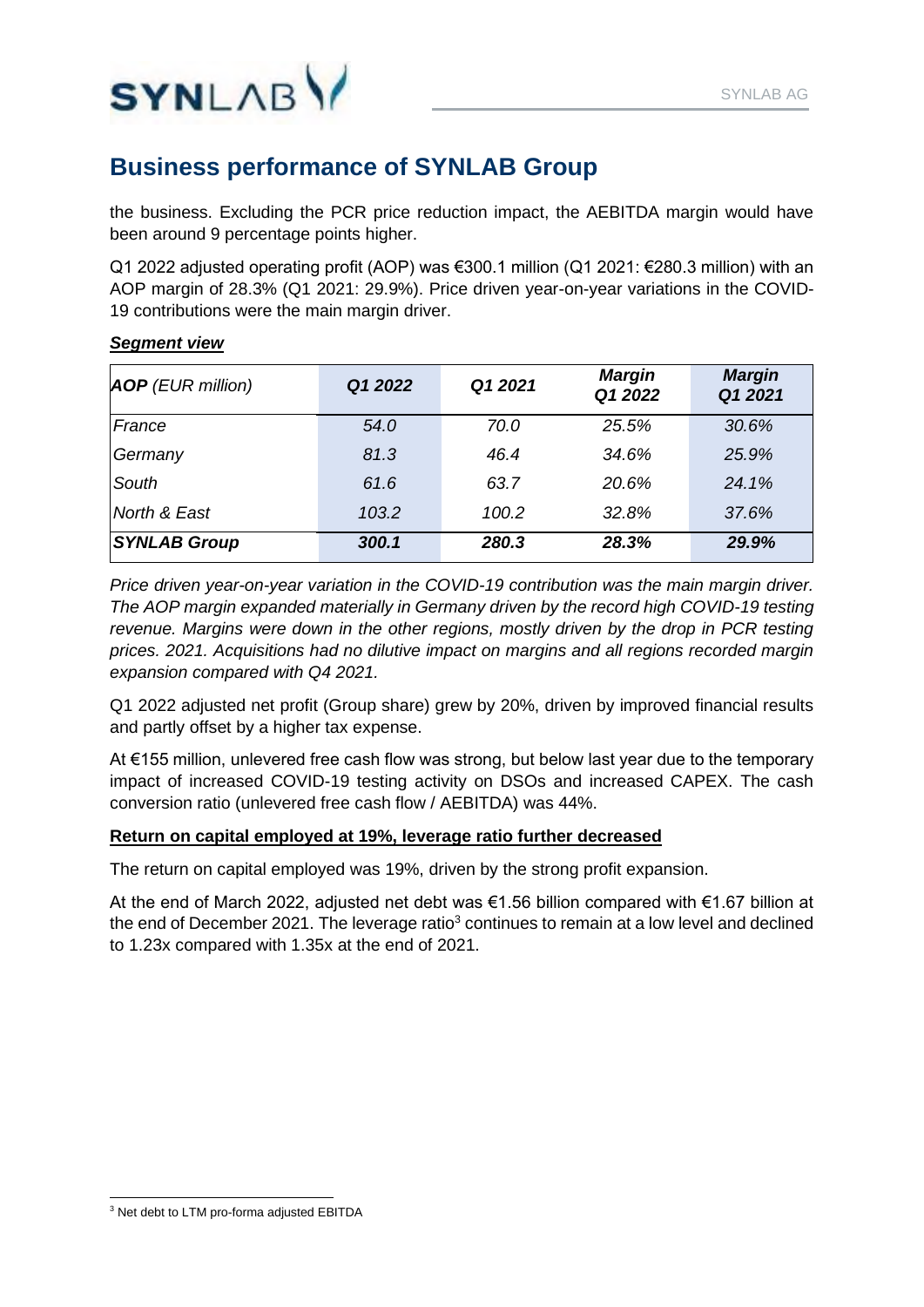

#### **Key Q1 2022 achievements**

#### **Organic growth**

As part of its retail initiative, SYNLAB opened more than 40 new blood collection points in Q1 2022, mostly in the South region (Italy, Spain, Latin America). Moreover, the Group further reinforced its specialty testing portfolio in Germany with the addition of the [OncoDNA](https://www.synlab.com/human/news/news-article/synlab-partners-with-oncodna-to-provide-comprehensive-biomarker-testing-for-cancer-therapy-selection-in-germany-124) tissuebased biomarker test, a comprehensive solution used to predict patient response to a wide range of approved and experimental therapies. The South-East London contract ("SEL" contract) is delivering according to plan. Its contribution will annualise starting April 2022.

#### **Operational excellence**

With SALIX, a multi-year efficiency program, SYNLAB aims to reduce its cost base by €20 million each year. The program was on track in Q1 2022, with €5 million of savings delivered. In addition, the SYNLAB core lab program of equipment renewal and automation also continued to progress well and is now more than 90% completed.

#### **ESG**

Building on its clearly defined ESG strategy, SYNLAB has published the company's second **[ESG](https://ag.synlab.com/fileadmin/secured_files/SYNLAB_ESG_2021_EN.pdf)** report on 30 April 2022. The ESG strategy entails three areas that help drive the Group's ambitious ESG agenda through concrete actions: the fight against climate change, access to high quality healthcare, and business ethics. Furthermore, SYNLAB joined the United Nations Global Compact initiative  $-$  a voluntary platform for the development, implementation, and disclosure of responsible business practices. Together with more than 9,500 companies and 3,000 non-business signatories, SYNLAB will act in support of UN goals and issues embodied in the Sustainable Development Goals (SDGs).

#### **M&A**

Since the beginning of 2022 SYNLAB has spent approximately  $\epsilon$ 63 million on acquisitions, completing 8 acquisitions in 6 countries. The acquisitions represent an estimated annualised revenue of around €32 million. The acquisitions of Sistemas Genómicos in Spain and the Institute for Pathology and Molecular Pathology Pforzheim in Germany reflect the focus to further expand in specialty testing services.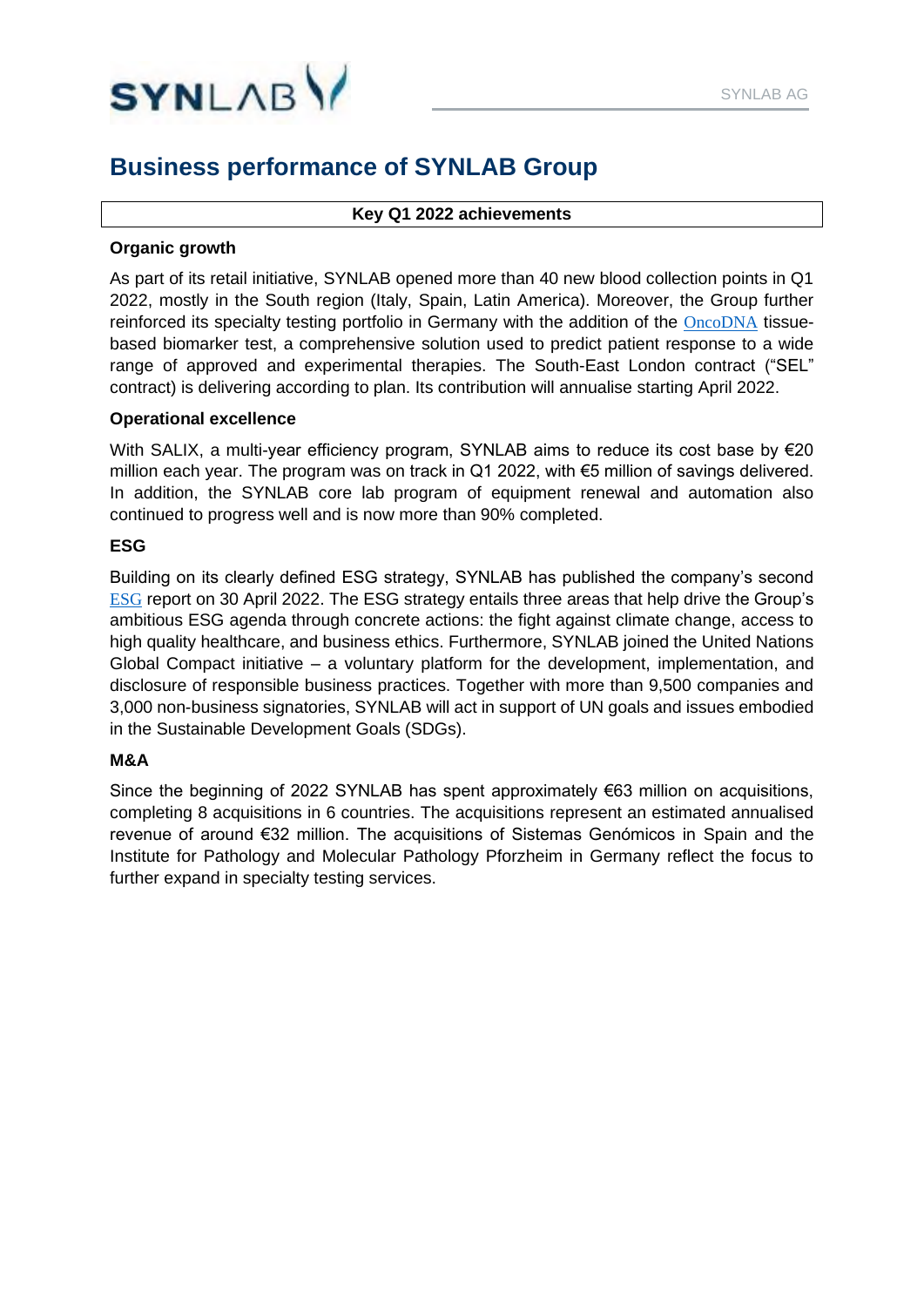

#### **2022 outlook**

Based on the strong start into the year due to the Omicron wave, and continuous strength in the non-COVID-19<sup>4</sup> testing activity following the strong March rebound, SYNLAB now expects FY 2022 revenue to be around €3.1 billion (March 2022 guidance: €3.0 billion) compared with €3.76 billion in FY 2021.

The adjusted EBITDA margin is expected to be within a 24-25% range (March 2022 guidance: 23-25%), compared with 32.1% in FY 2021. The year-on-year expected decrease is attributable to lower COVID-19 testing revenue.

The adjusted EBITDA margin range is narrowed upwards to reflect the increase in expected revenue. It factors in: 1) the strategy to maintain COVID-19 response capacity at the level medically necessary and potential lag time before any ramp down 2) the dilutive impact on margin of additional growth initiatives, notably in the Direct to Consumer (D2C) activity and 3) inflation risks.

The pipeline for future acquisitions remains strong and diversified. In line with the longer-term targets set at the IPO as well as the FY 2021 performance, SYNLAB aims to exceed €200 million of M&A spend again in 2022.

<sup>4</sup> Excludes COVID-19 testing revenue contribution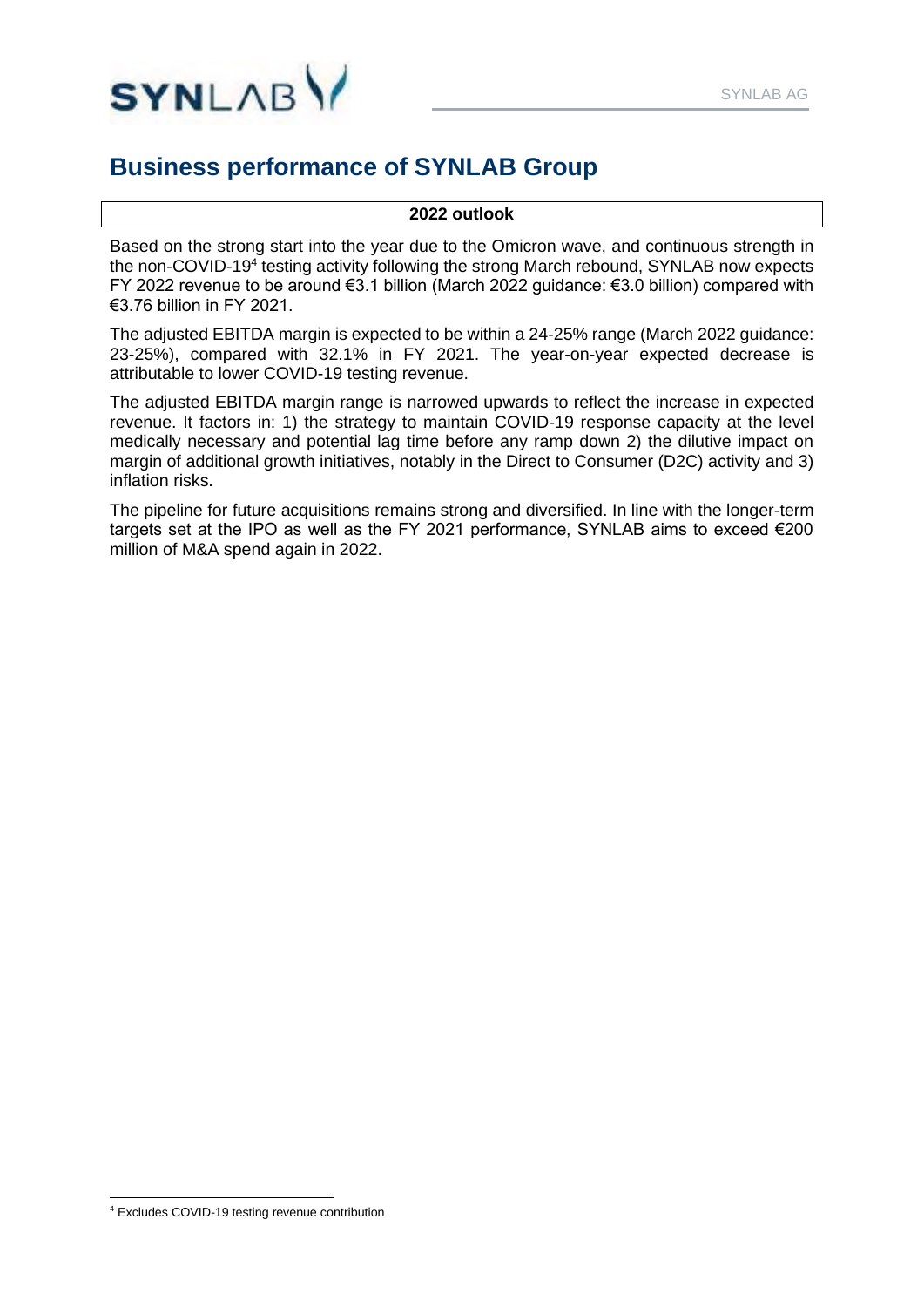

### **Condensed Consolidated Statement of Income From 1 January to 31 March 2022**

|                                                                                                   | From 1 January to 31<br><b>March</b> |                 |
|---------------------------------------------------------------------------------------------------|--------------------------------------|-----------------|
| € 000                                                                                             | 2022                                 | 2021            |
| <b>Revenue</b>                                                                                    | 1,061,005                            | 938,214         |
| Material and related expenses                                                                     | (255, 551)                           | (243,039)       |
| Payroll and related expenses                                                                      | (307, 017)                           | (268, 921)      |
| Other operating income                                                                            | 7,424                                | 7,945           |
| Other operating expenses                                                                          | (149,494)                            | (119, 791)      |
| Depreciation and amortisation                                                                     | (70, 376)                            | (56, 271)       |
| Impairment of non-current assets                                                                  |                                      |                 |
| <b>Operating profit</b>                                                                           | 285,991                              | 258,137         |
| Share of loss of associates and other non-<br>controlling interest                                | (790)                                | (907)           |
| Profit on disposal of investment                                                                  | (471)                                |                 |
| Finance income                                                                                    | 24,838                               | 8,823           |
| Finance costs                                                                                     | (20,220)                             | (37,595)        |
| <b>Profit before taxes</b>                                                                        | 289,348                              | 228,458         |
| Income tax expenses                                                                               | (72,826)                             | <u>(57,534)</u> |
| <b>Profit from continuing operations</b>                                                          | 216,522                              | 170,924         |
| <b>Discontinued operations</b><br>Profit after tax for the period from discontinued<br>operations |                                      | 17,868          |
| Profit for the period                                                                             | 216,522                              | 188,792         |
| thereof: Profit attributable to non-controlling<br>interests                                      | 648                                  | 646             |
| thereof: Profit attributable to equity holders of the<br>parent company                           | 215,874                              | 188,146         |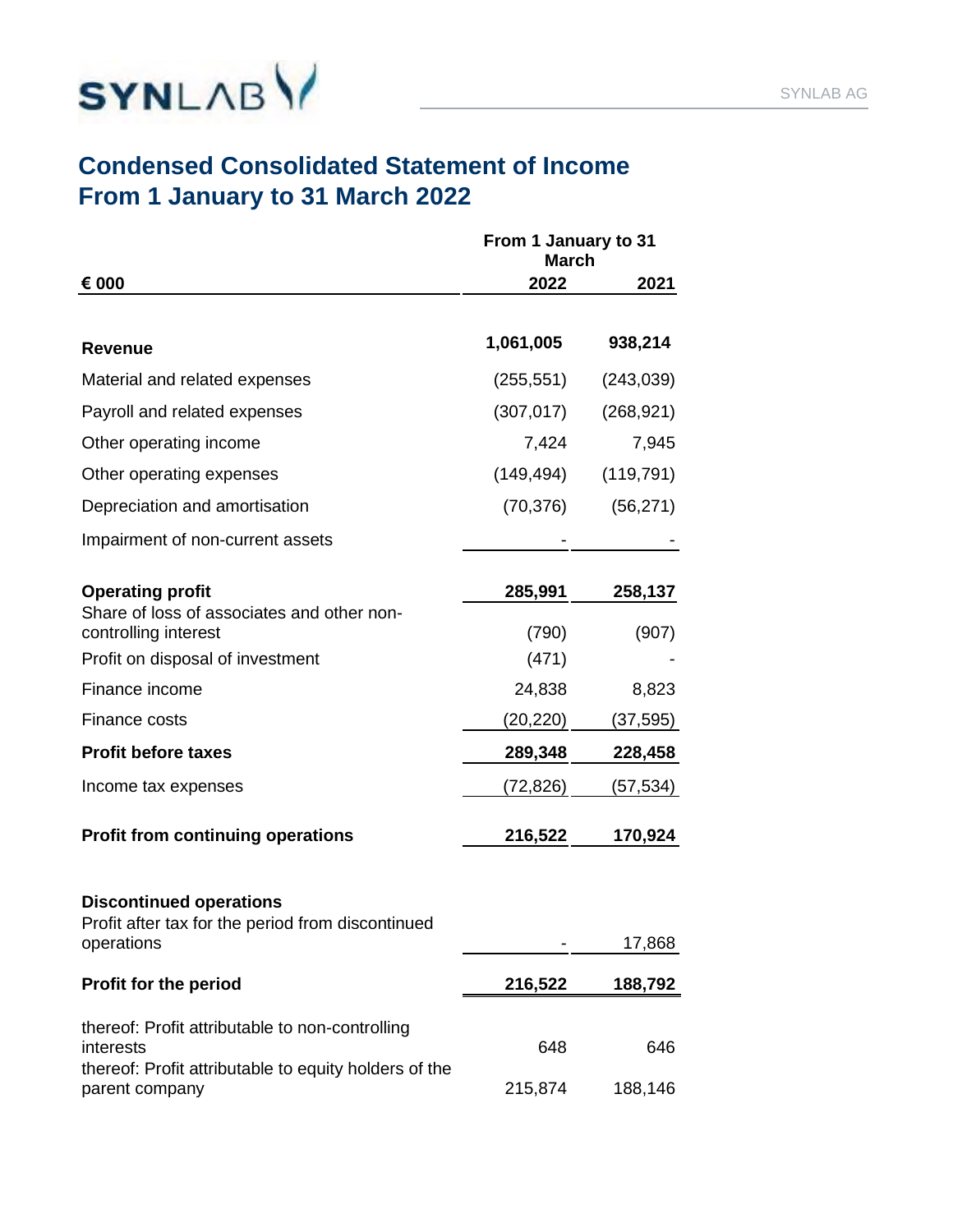



### **Condensed Consolidated Statement of Income From 1 January to 31 March 2022**

| Basic earnings per share from continuing<br>operations (in EUR)   | 0.97 | 0.85 |
|-------------------------------------------------------------------|------|------|
| Diluted earnings per share from continuing<br>operations (in EUR) | 0.97 | 0.85 |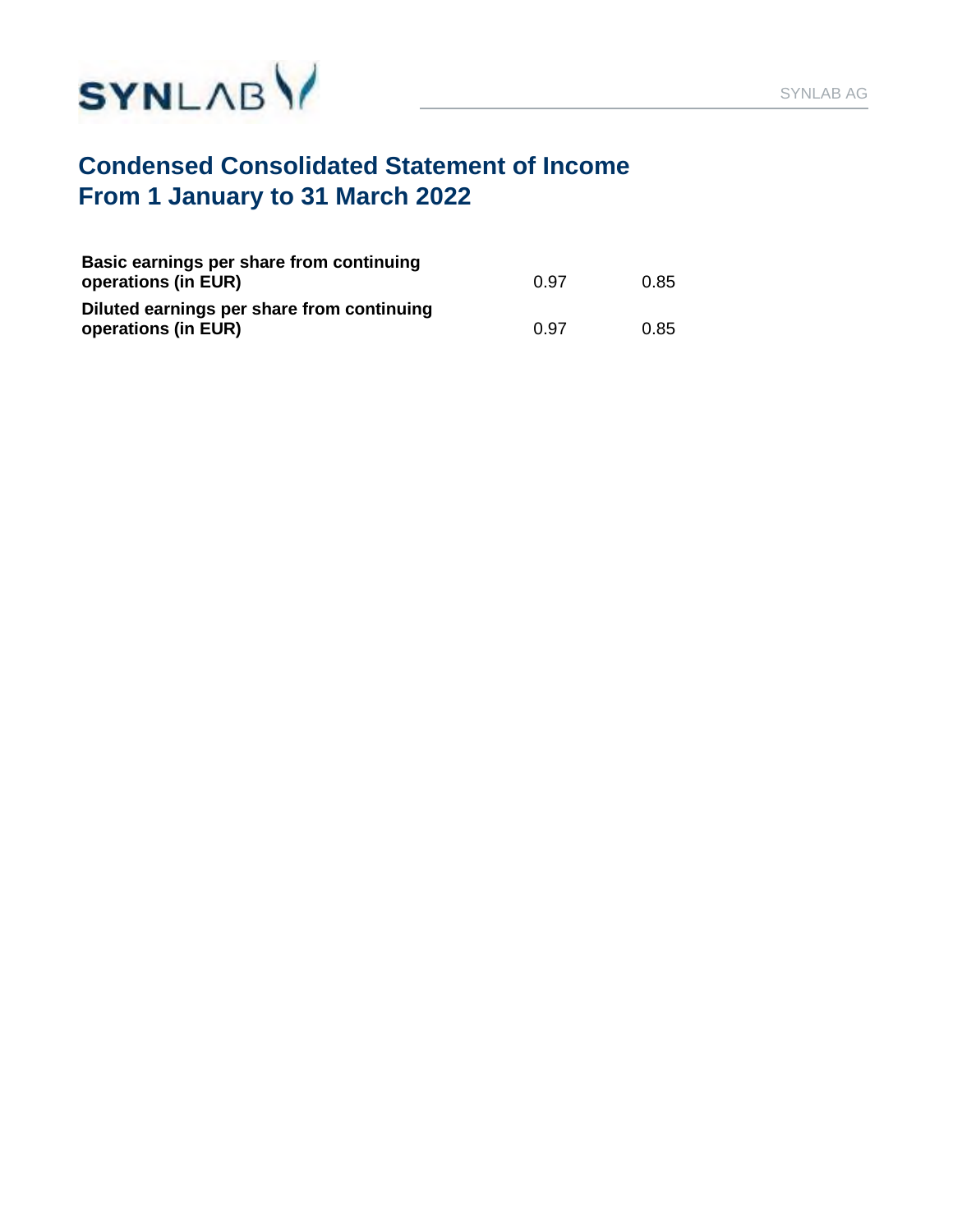

### **Condensed consolidated Statement of Comprehensive Income**

### **From 1 January to 31 March 2022**

|                                                                   | From 1 January to 31 March |         |  |
|-------------------------------------------------------------------|----------------------------|---------|--|
|                                                                   | 2022                       | 2021    |  |
| Net profit for the period                                         | 216,522                    | 188,792 |  |
| Actuarial gains or losses on pension obligations                  | 14,519                     | 3,652   |  |
| Taxes on actuarial gains or losses on pensions obligations        | (2, 357)                   | (600)   |  |
| Items that will not be reclassified to profit or loss (a)         | 12,162                     | 3,052   |  |
| Foreign exchange gains/losses                                     | 9,069                      | 6,801   |  |
| Items that may be reclassified subsequently to profit or loss (b) | 9,069                      | 6,801   |  |
| Other comprehensive income for the year (a) $+$ (b)               | 21,231                     | 9,853   |  |
| Total consolidated comprehensive profit attributable to:          | 237,753                    | 198,645 |  |
| Equity holders of the parent company                              | 237,109                    | 197,895 |  |
| Non-controlling interests                                         | 644                        | 750     |  |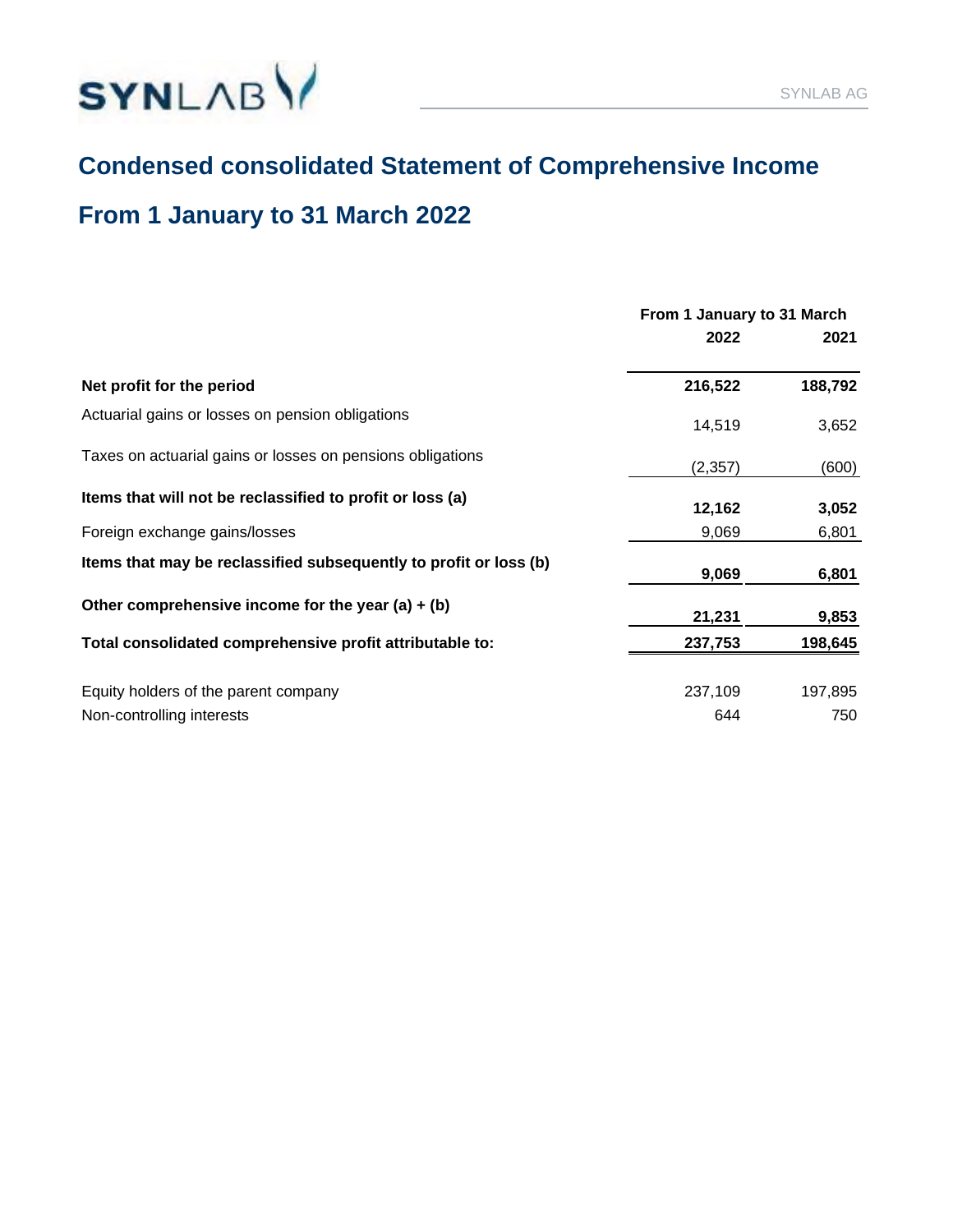



### **Condensed Consolidated Statement of Financial Position As at 31 March 2022**

|                                 | As at 31 March | As at 31 December |
|---------------------------------|----------------|-------------------|
| € 000                           | 2022           | 2021              |
| <b>ASSETS</b>                   |                |                   |
| Goodwill                        | 2,470,575      | 2,440,037 *       |
| Intangible assets               | 729,669        | 725,926           |
| Property, plant and equipment   | 279,694        | 273,022           |
| Right of use assets             | 572,179        | 580,494           |
| Investments in associates       | 5,070          | 4,831             |
| Financial non-current assets    | 52,822         | 42,690            |
| Other non-current assets        | 4,997          | 5,092             |
| Deferred tax assets             | 61,719         | 41,747            |
| <b>Total non-current assets</b> | 4,176,725      | 4,113,839         |
| Inventories                     | 108,825        | 110,020           |
| Trade accounts receivables      | 721,102        | 632,553           |
| Financial current assets        | 72,683         | 62,272            |
| Other current assets            | 133,408        | 63,771            |
| Cash and cash equivalents       | 540,640        | 443,747           |
| <b>Total current assets</b>     | 1,576,658      | 1,312,363         |
| <b>Total assets</b>             | 5,753,383      | 5,426,202         |

\* Restated to reflect fair value adjustment in accordance with IFRS 3

\_\_\_\_\_\_\_\_\_\_\_\_\_\_\_\_\_\_\_\_\_\_\_\_\_\_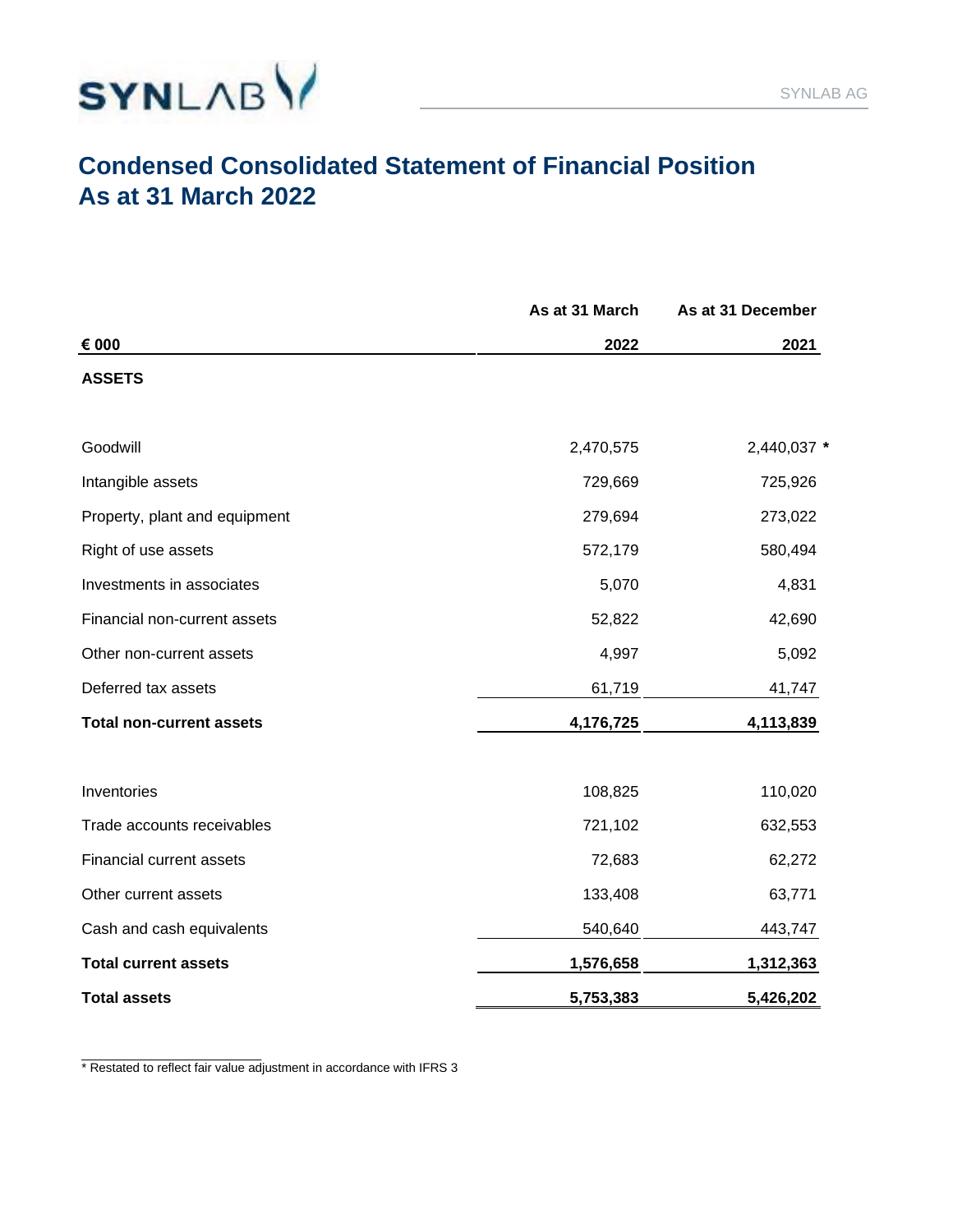

### **Condensed Consolidated Statement of Financial Position As at 31 March 2022**

|                                       | As at 31 March | As at 31 December |
|---------------------------------------|----------------|-------------------|
| € 000                                 | 2022           | 2021              |
| <b>EQUITY AND LIABILITIES</b>         |                |                   |
| <b>EQUITY</b>                         |                |                   |
| Contributed capital                   | 222,222        | 222,222           |
| Additional paid-in capital            | 3,789,447      | 3,788,983         |
| Cumulative translation adjustment     | 24,283         | 15,210            |
| Accumulated deficit                   | $-1,540,918$   | $-1,769,537$      |
| <b>Total parent company interests</b> | 2,495,034      | 2,256,878         |
| <b>Non-controlling interests</b>      | 258            | $-1,179$          |
| <b>Total equity</b>                   | 2,495,292      | 2,255,699         |
| <b>LIABILITIES</b>                    |                |                   |
| Loans and borrowings (non-current)    | 1,413,654      | 1,417,635         |
| Non-current lease liabilities         | 488,771        | 501,688           |
| Employee benefits liabilities         | 31,930         | 45,283            |
| Non-current provisions                | 2,041          | 2,365             |
| <b>Contract liabilities</b>           | 9,971          | 10,038            |
| Other non-current liabilities         | 52,820         | 52,283            |
| Deferred tax liabilities              | 208,375        | 185,424           |
| <b>Total non-current liabilities</b>  | 2,207,562      | 2,214,716         |
| Current loans and borrowings          | 10,020         | 12,573            |
| <b>Current lease liabilities</b>      | 116,952        | 113,988           |
| Trade accounts payable                | 345,980        | 387,123           |
| <b>Contract liabilities</b>           | 13,605         | 7,540             |
| <b>Current provisions</b>             | 16,093         | 11,612 *          |
| Income tax liabilities                | 185,545        | 115,956 *         |
| Other current liabilities             | 362,334        | 306,995           |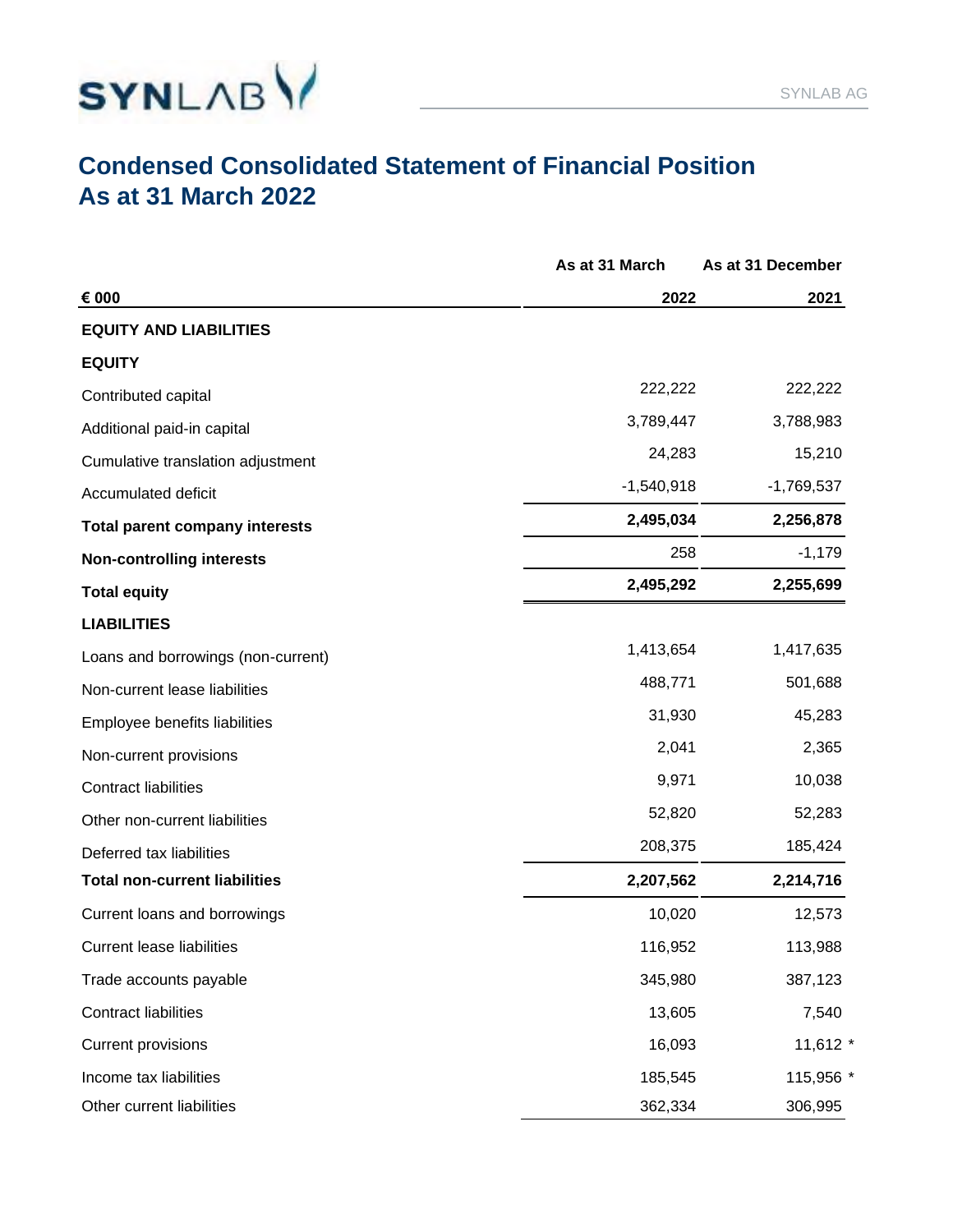

### **Condensed Consolidated Statement of Financial Position As at 31 March 2022**

| <b>Total current liabilities</b>    | 1.050.529 | 955.787   |
|-------------------------------------|-----------|-----------|
| <b>Total liabilities</b>            | 3.258.091 | 3.170.503 |
| <b>Total equity and liabilities</b> | 5,753,383 | 5.426.202 |

\_\_\_\_\_\_\_\_\_\_\_\_\_\_\_\_\_\_\_\_\_\_\_\_\_\_ \* Restated to reflect fair value adjustment in accordance with IFRS 3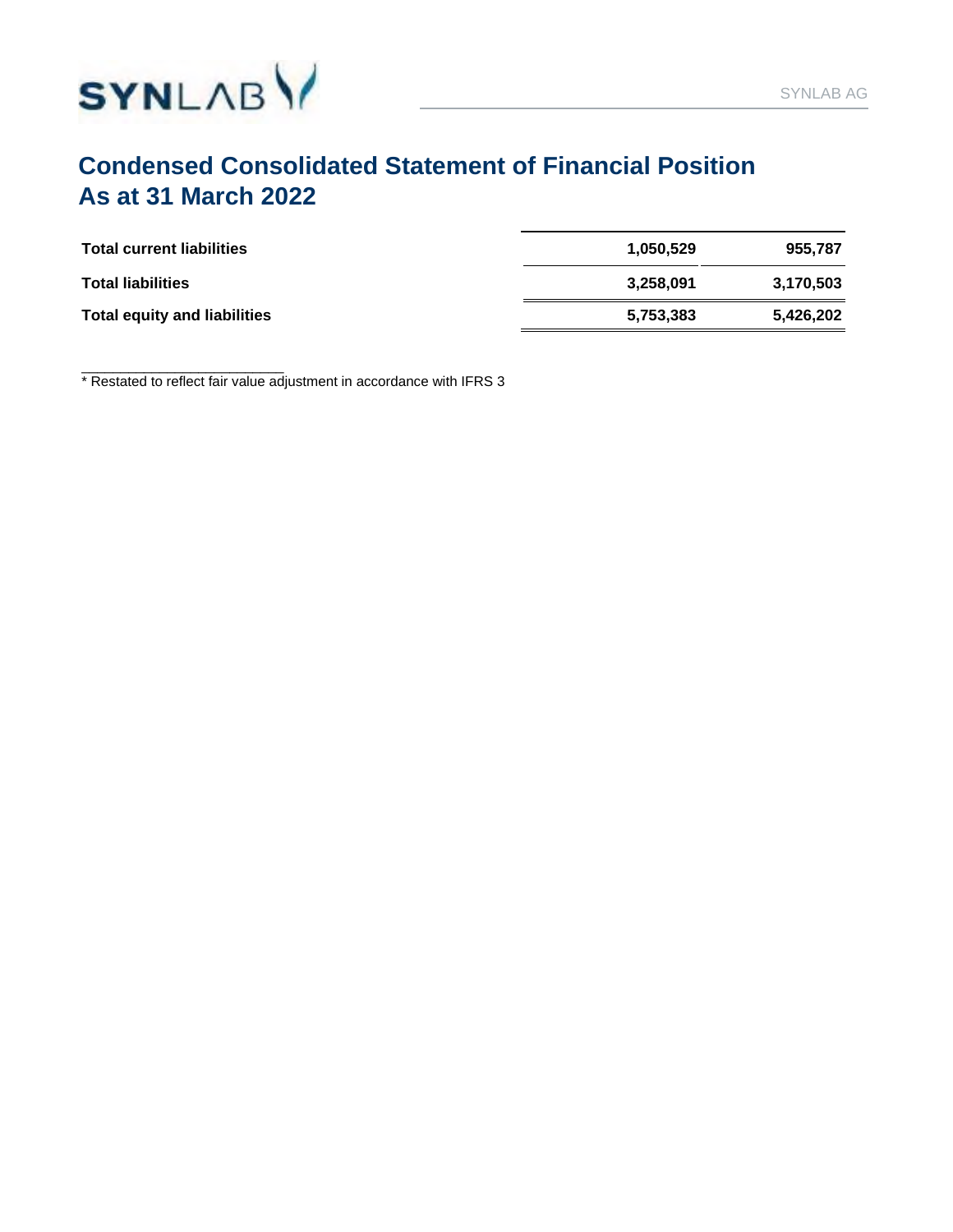

### **Condensed Consolidated Statement of Changes in Equity From 1 January to 31 March 2022**

| € 000                                                       | <b>Contribute</b><br>d capital | <b>Additional</b><br>capital            | paid-in Accumulat<br>ed deficit | Cumulative<br>translation<br>adjustment        | Total               | Non-controlling<br>interests | <b>Equity</b>       |
|-------------------------------------------------------------|--------------------------------|-----------------------------------------|---------------------------------|------------------------------------------------|---------------------|------------------------------|---------------------|
| Balance as at 1 January 2022                                | 222,222                        |                                         | 3,788,983 (1,769,537)           |                                                | 15,210 2,256,878    | (1, 179)                     | 2,255,699           |
| Net profit for the period                                   |                                |                                         | 215,874                         |                                                | 215,874             | 648                          | 216,522             |
| Other comprehensive income                                  |                                |                                         | 12,162                          | 9,073                                          | 21,235              | (4)                          | 21,231              |
| Total comprehensive income for the<br>period                |                                |                                         | 228,036                         | 9,073                                          | 237,109             | 644                          | 237,753             |
| Transactions with owners, recorded<br>directly in equity    |                                |                                         |                                 |                                                |                     |                              |                     |
| Change of scope                                             |                                |                                         | 527                             |                                                | 527                 | 900                          | 1,427               |
| Acquisition of non-controlling interests                    |                                |                                         | 56                              |                                                | 56                  | (107)                        | (51)                |
| Credit to equity for equity settled share<br>based payments |                                | 464                                     |                                 |                                                | 464                 |                              | 464                 |
| Balance as at 31 March 2022                                 | 222,222                        | 3,789,447                               | (1,540,918)                     |                                                | 24,283 2,495,034    |                              | 258 2,495,292       |
| € 000                                                       | Contribute<br>d capital        | <b>Additional</b><br>paid-in<br>capital | Accumulat<br>ed deficit         | <b>Cumulative</b><br>translation<br>adjustment | Total               | Non-controlling<br>interests | <b>Equity</b>       |
| Balance as at 1 January 2021                                | 134,388                        | 1,523,590                               | (443, 973)                      | (8, 365)                                       | 1,205,640           | (2,088)                      | 1,203,552           |
| Net profit for the period                                   |                                |                                         | 188,146                         |                                                | 188,146             | 646                          | 188,792             |
| Other comprehensive income                                  |                                |                                         | 3,052                           | 6,697                                          | 9,749               | 104                          | 9,853               |
| Total comprehensive income for the<br>period                |                                |                                         | 191,198                         | 6,697                                          | 197,895             | 750                          | 198,645             |
| Transactions with owners, recorded<br>directly in equity    |                                |                                         |                                 |                                                |                     |                              |                     |
| Acquisition of non-controlling interests                    |                                |                                         | 755                             |                                                | 755                 | (976)                        | (221)               |
| Credit to equity for equity settled share<br>based payments |                                | 749                                     |                                 |                                                | 749                 |                              | 749                 |
| <b>Dividends</b>                                            |                                |                                         |                                 |                                                |                     | 3                            | 3                   |
| Balance as at 31 March 2021                                 | 134,388                        | 1,524,339                               | (252, 020)                      |                                                | $(1,668)$ 1,405,039 |                              | $(2,311)$ 1,402,728 |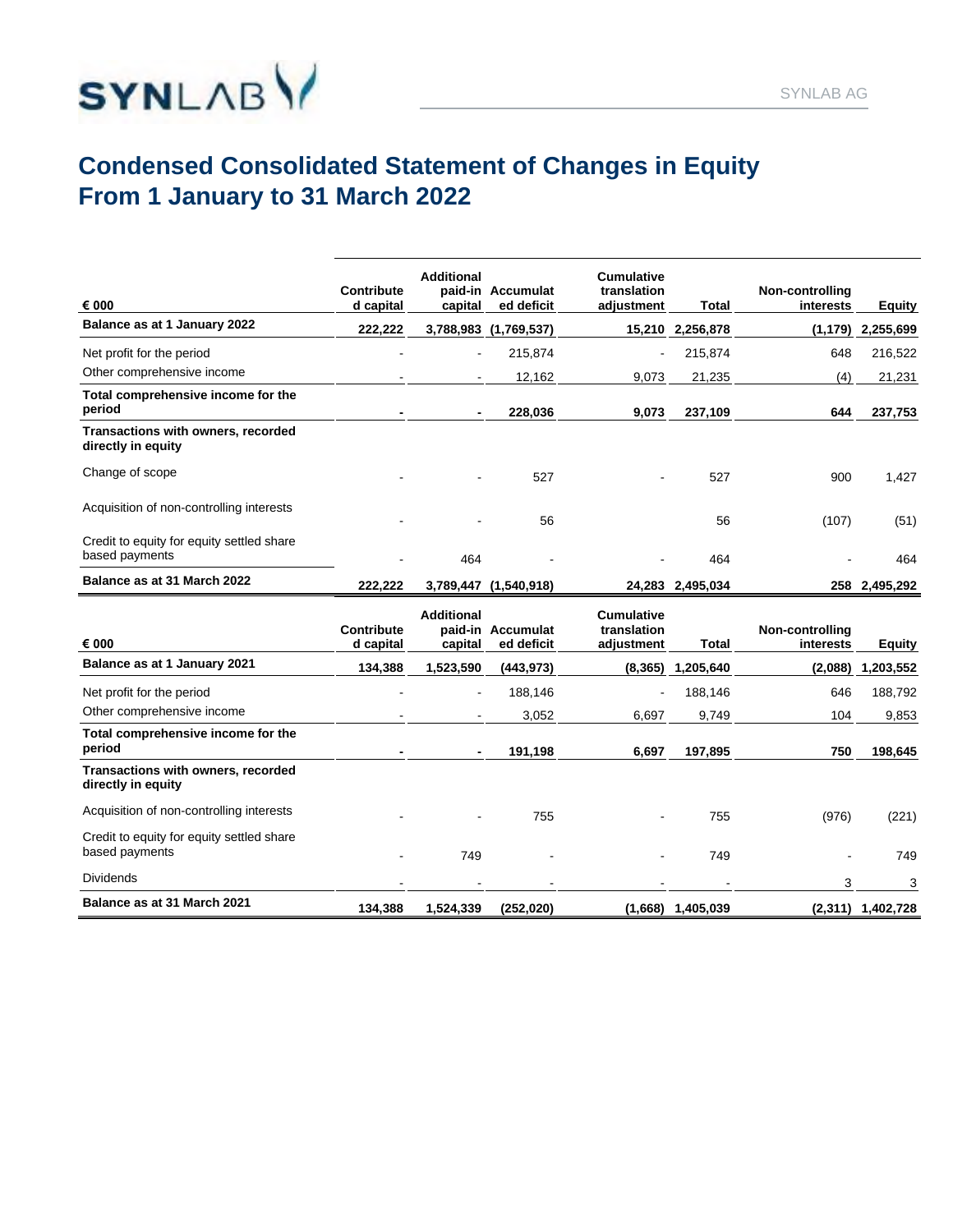

### **Condensed Consolidated Statement of Cash Flows From 1 January to 31 March 2022**

|                                                                     | From 1 January to 31<br><b>March</b> |           |
|---------------------------------------------------------------------|--------------------------------------|-----------|
| € 000                                                               | 2022                                 | 2021      |
| <b>Operating profit</b>                                             | 285,991                              | 258,137   |
| Depreciation, amortisation, impairment                              | 70,379                               | 56,271    |
| Change in provisions                                                | 536                                  | 1,010     |
| Loss (income) from the disposal of non-current assets               | 439                                  | 174       |
| Other non-cash revenues and expenses                                | 8,778                                | 11,952    |
| Operating cash flow before changes in net working capital           | 366,123                              | 327,544   |
| Change in inventories                                               | 3,285                                | 12,327    |
| Change in trade accounts receivable                                 | (90, 100)                            | (62, 944) |
| Change in trade accounts payable                                    | (43, 711)                            | (46, 686) |
| Change in other net working capital                                 | 1,279                                | 13,197    |
| Income tax paid                                                     | (15, 263)                            | (12,082)  |
| Cash flow from operating activities continuing operations           | 221,613                              | 231,356   |
| Cash flow from operating activities discontinued operations         |                                      | 1,233     |
| Cash flow from operating activities (A)                             | 221,613                              | 232,589   |
| Acquisition of subsidiaries, net of cash acquired and changes       |                                      |           |
| in debt related to acquisitions                                     | (49, 023)                            | (31, 710) |
| Purchase of intangibles and property, plant and equipment           | (28, 602)                            | (20, 652) |
| Sale of subsidiaries, net of cash disposed and changes in debt      |                                      | 9,530     |
| Proceeds from sale of intangibles and property, plant and equipment | 425                                  | 421       |
| Cash paid for other non-current assets                              | (250)                                |           |
| Cash received from other non-current assets                         |                                      | 15        |
| Interest received                                                   | 132                                  | 117       |
| Dividends received                                                  | 3                                    |           |
| Cash flow used in investing activities continuing operations        | (77,315)                             | (42, 279) |
| Cash flow used in investing activities discontinued operations      |                                      |           |
| Cash flow (used in)/from investing activities (B)                   | (77, 315)                            | (42, 279) |